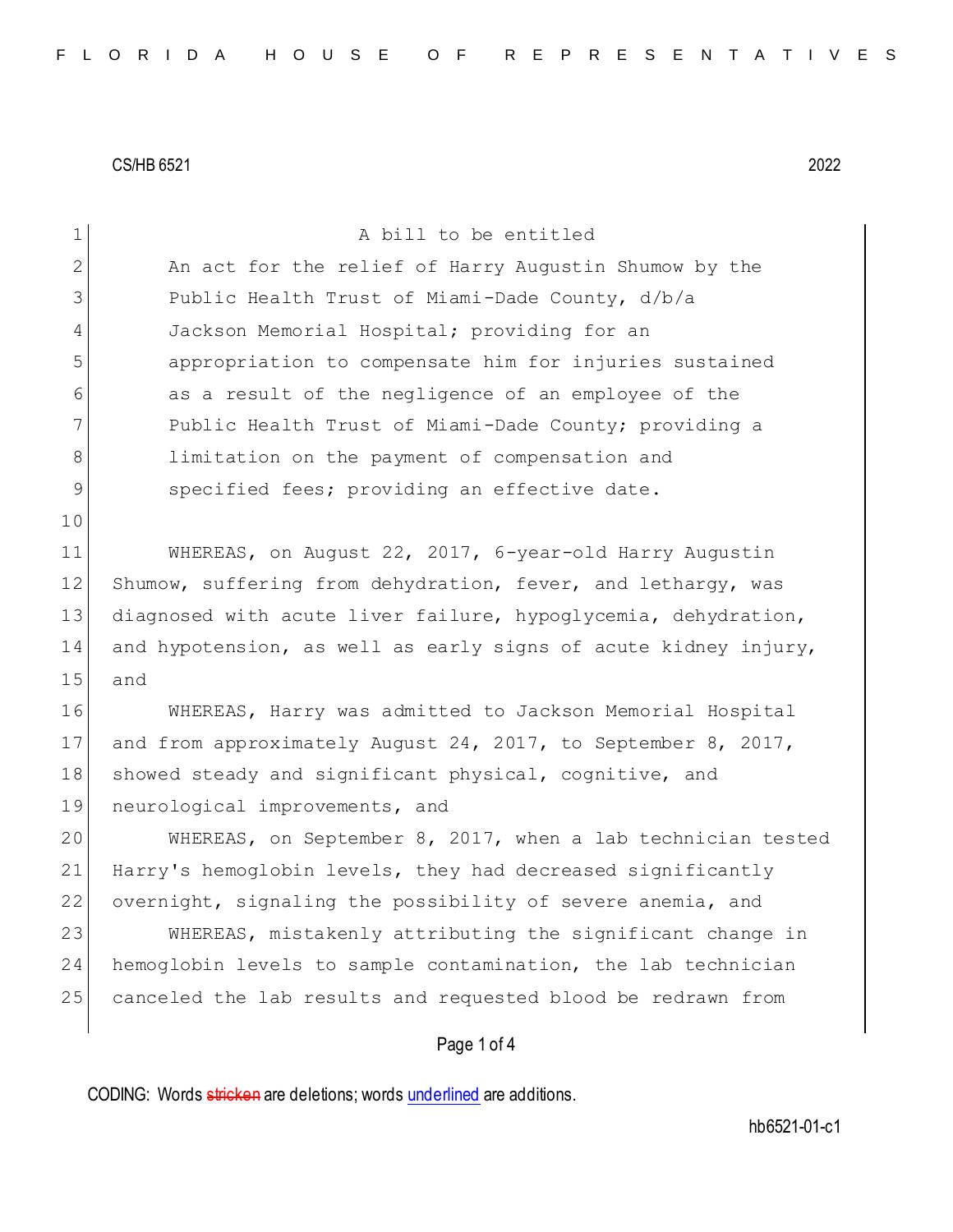26 Harry, and

 WHEREAS, when Harry's blood was retested approximately 12 28 hours later, the hemoglobin levels were even lower than the first test, and it was discovered that Harry had been bleeding internally from an earlier kidney biopsy procedure, and

31 WHEREAS, shortly thereafter, exhibiting low blood pressure 32 and a slowed heart rate, Harry went into cardiac arrest and did 33 not fully recover until approximately one hour later, and

 WHEREAS, as a result of prolonged oxygen deprivation from 35 the cardiac arrest, Harry suffered severe hypoxic ischemic encephalopathy, a type of brain injury, which resulted in significant neurological disabilities that left Harry quadriplegic, unable to verbally communicate, epileptic, and subject to painful involuntary muscle spasms, among other 40 things, and

41 WHEREAS, Moses and Rose Shumow, as parents and natural 42 guardians of Harry, filed a lawsuit in the Circuit Court of the 43 Eleventh Judicial Circuit in and for Miami-Dade County under 44 case number 2019-15810-CA-01, alleging that the Public Health 45 Trust of Miami-Dade County, d/b/a Jackson Memorial Hospital, 46 through its employees, was the direct and proximate cause of the 47 injuries to Harry, and

48 WHEREAS, the Public Health Trust of Miami-Dade County has 49 agreed to settle Harry Augustin Shumow's claim for \$5.3 million, 50 \$300,000 of which will be paid by the Public Health Trust of

### Page 2 of 4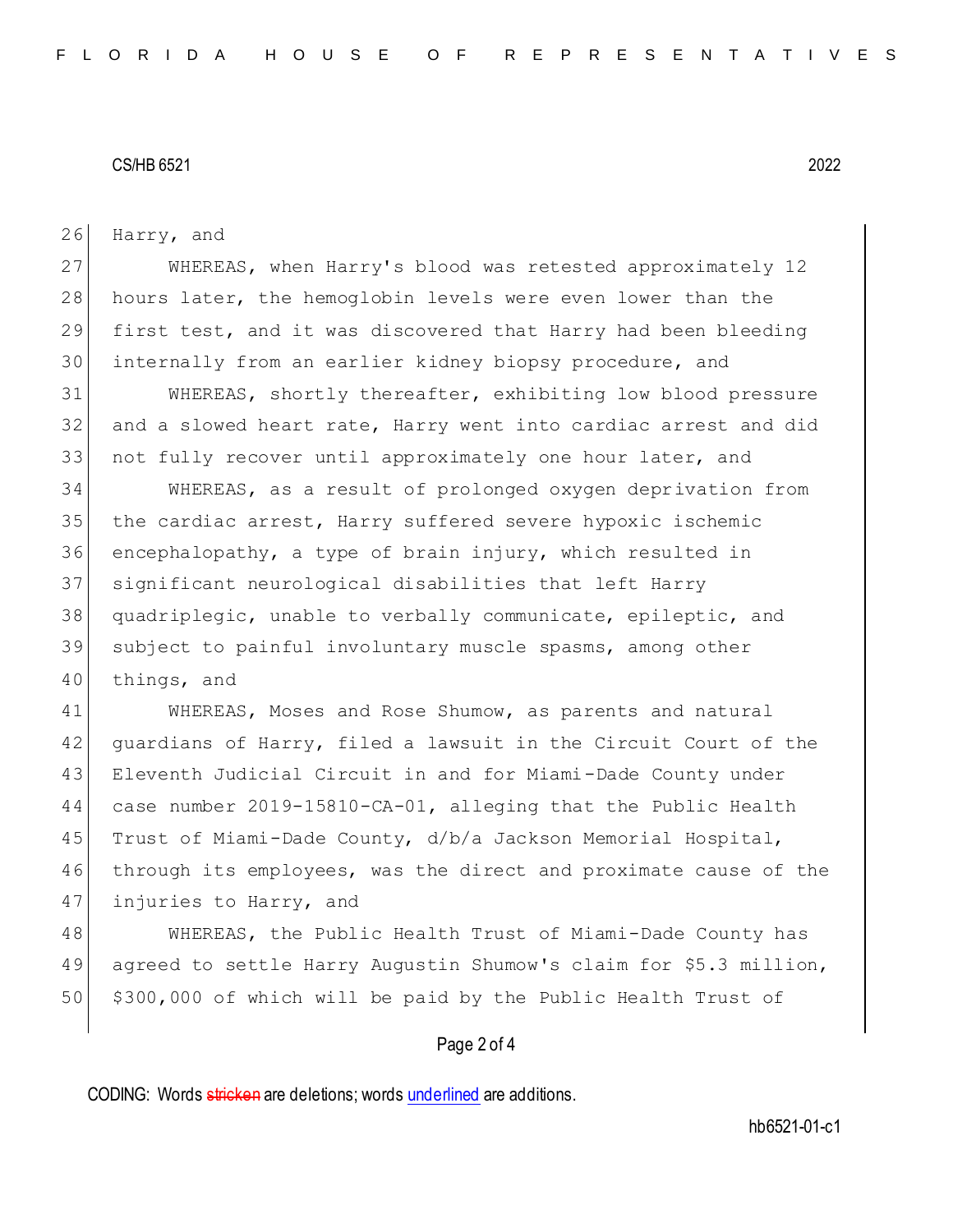55

 Miami-Dade County pursuant to the statutory limits of liability in s. 768.28, Florida Statutes, and the remaining \$5 million of which is conditioned upon the Legislature's passage of a claim 54 bill, NOW, THEREFORE,

56 Be It Enacted by the Legislature of the State of Florida: 57

# 58 Section 1. The facts stated in the preamble to this act 59 are found and declared to be true.

60 Section 2. The Public Health Trust of Miami-Dade County, 61 d/b/a Jackson Memorial Hospital, is authorized and directed to 62 appropriate from funds not otherwise encumbered and to draw a 63 warrant in the sum of \$5 million payable to the Special Needs 64 Trust created for the exclusive use and benefit of Harry 65 Augustin Shumow as compensation for injuries and damages 66 sustained. 67 Section 3. The amount paid by the Public Health Trust of 68 Miami-Dade County pursuant to s. 768.28, Florida Statutes, and 69 the amount awarded under this act are intended to provide the 70 sole compensation for all present and future claims arising out 71 of the factual situation described in this act which resulted in 72 injuries and damages to Harry Augustin Shumow. The total amount 73 paid for attorney fees relating to this claim may not exceed 74 \$1,000,000, the total amount paid for lobbying fees may not

75 exceed \$250,000, and the total amount paid for costs or other

## Page 3 of 4